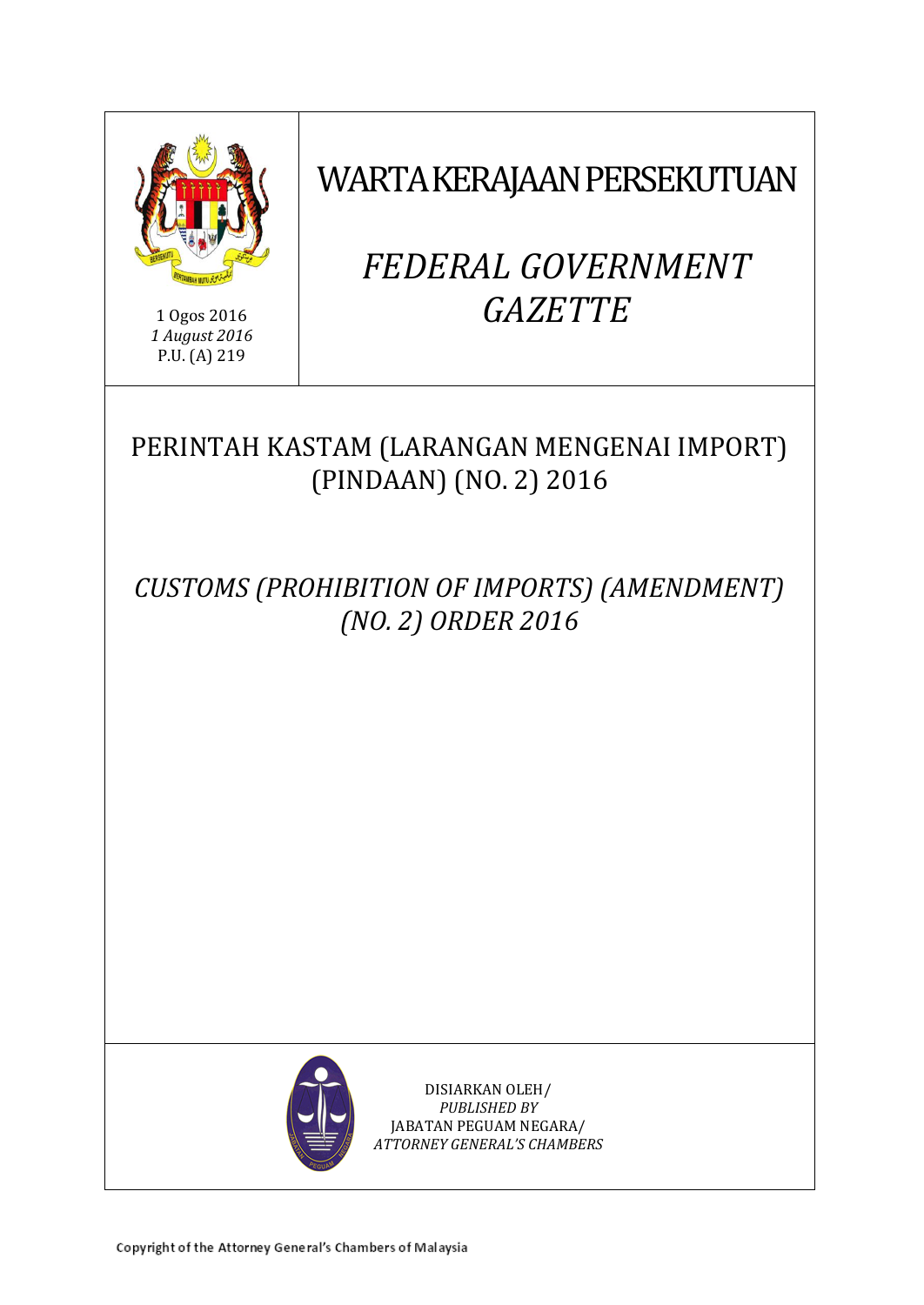#### AKTA KASTAM 1967

#### PERINTAH KASTAM (LARANGAN MENGENAI IMPORT) (PINDAAN) (NO. 2) 2016

PADA menjalankan kuasa yang diberikan oleh subseksyen 31(1) Akta Kastam 1967 [*Akta 235*], Menteri membuat perintah yang berikut:

#### **Nama dan permulaan kuat kuasa**

1. (1) Perintah ini bolehlah dinamakan **Perintah Kastam (Larangan Mengenai Import) (Pindaan) (No. 2) 2016**.

(2) Perintah ini mula berkuat kuasa pada 1 September 2016.

#### **Pindaan Jadual Kedua**

2. Perintah Kastam (Larangan Mengenai Import) 2012 [*P.U. (A) 490/2012*], yang disebut "Perintah ibu" dalam Perintah ini, dipinda dalam Jadual Kedua—

*(a)* dalam Bahagian I, berhubung dengan butiran 1, dengan menggantikan subbutiran 1(2) dalam ruang (2) di bawah kepala "*Description of Goods*" dan butir-butir yang berhubungan dengannya dalam ruang (3) di bawah kepala "*Chapter/Heading/Subheading*", dengan butir-butir yang berikut:

| (1)                | $\left( 2\right)$                                                                                                                                                                                                          | (3)                                                                                                                                                                                                                                                                                                                                                                                                                                                                                               |
|--------------------|----------------------------------------------------------------------------------------------------------------------------------------------------------------------------------------------------------------------------|---------------------------------------------------------------------------------------------------------------------------------------------------------------------------------------------------------------------------------------------------------------------------------------------------------------------------------------------------------------------------------------------------------------------------------------------------------------------------------------------------|
| <b>Item</b><br>No. | Description of Goods                                                                                                                                                                                                       | Chapter/Heading/Subheading                                                                                                                                                                                                                                                                                                                                                                                                                                                                        |
| "1.                | Motor vehicles for<br>(2)<br>transport of<br>the<br>persons less than<br>ten<br>persons<br>(excluding go-karts,<br>ambulances,<br>golf<br>golf<br>and<br>cars<br>buggies, all-terrain<br>vehicles (ATV) and<br>motorhomes) | 8703.10 (excluding 8703.10 100),<br>8703.21 (excluding 8703.21 100, 8703.21 400 and<br>8703.21 500),<br>8703.22 (excluding 8703.22 100 and 8703.22 400),<br>8703.23 (excluding 8703.23 100 and 8703.23 400),<br>8703.24 (excluding 8703.24 100 and 8703.24 400),<br>8703.31 (excluding 8703.31 100 and 8703.31 400),<br>8703.32 (excluding 8703.32 100 and 8703.32 400),<br>8703.33 (excluding 8703.33 100 and 8703.33 400),<br>8703.90 (excluding 8703.90 100, 8703.90 200 and<br>8703.90 300)"; |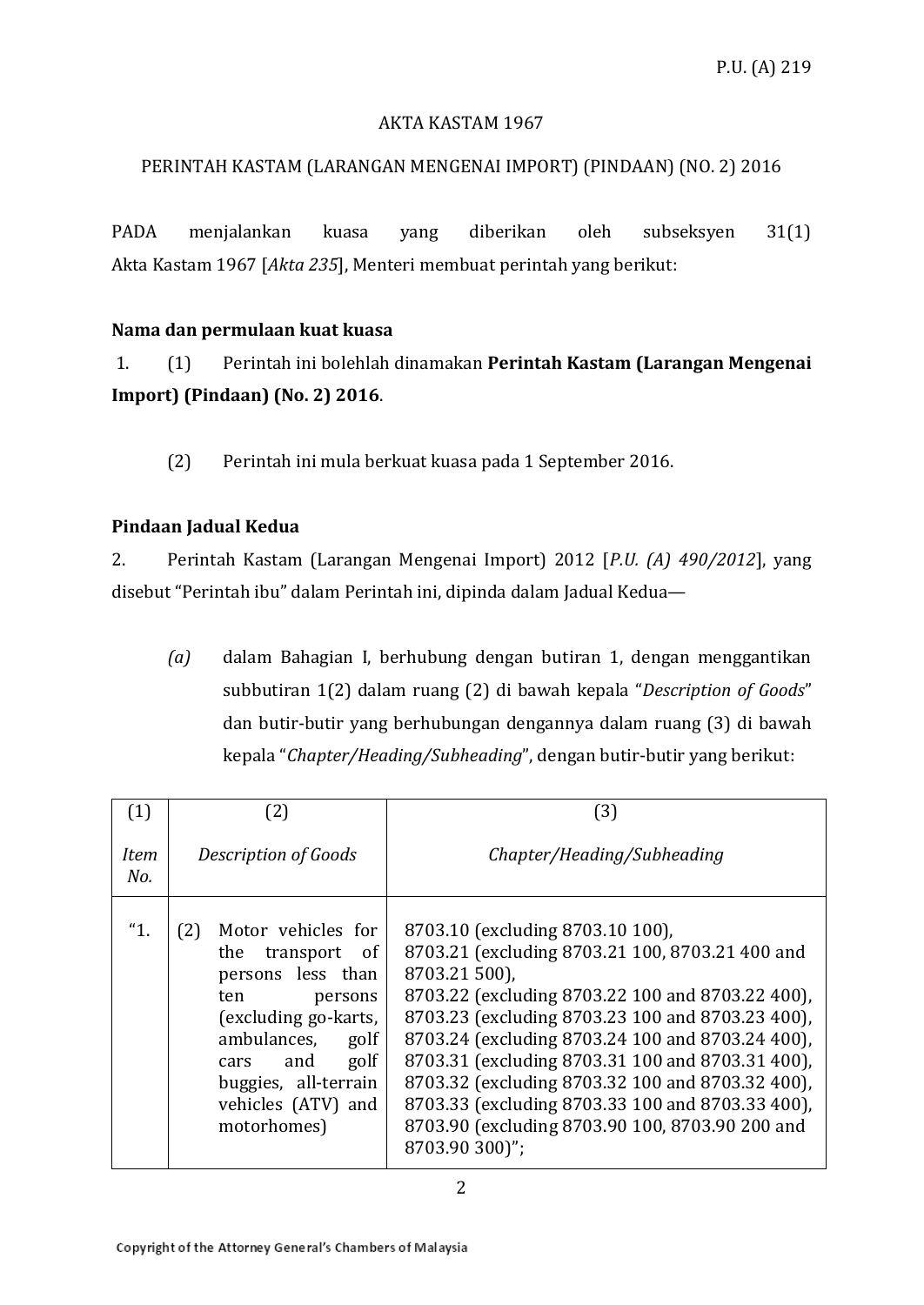- *(b)* dalam Bahagian II—
	- (i) dengan memotong butiran 5 dan butir-butir yang berhubungan dengannya; dan
	- (ii) dengan memotong butiran 13 dan butir-butir yang berhubungan dengannya; dan
- *(c)* dalam Bahagian III, dengan memotong butiran 1 dan butir-butir yang berhubungan dengannya.

#### **Pindaan Jadual Ketiga**

3. Perintah ibu dipinda dalam Bahagian I Jadual Ketiga dengan memasukkan selepas butiran 65 dan butir-butir yang berhubungan dengannya butiran yang berikut:

| (1)                | (2)                                                                                  | (3)                                | (4)           | (5)                                                                                                            |
|--------------------|--------------------------------------------------------------------------------------|------------------------------------|---------------|----------------------------------------------------------------------------------------------------------------|
| <b>Item</b><br>No. | Description of Goods                                                                 | Chapter/<br>Heading/<br>Subheading | Country       | Manner of Import                                                                                               |
| "66.               | Used pneumatic tyres<br>used retreaded<br>and<br>pneumatic<br>tyres,<br>of<br>rubber | 40.12                              | All countries | That the import is<br>accompanied<br>by a<br>letter of approval<br>issued by or on behalf<br>of SIRIM BERHAD". |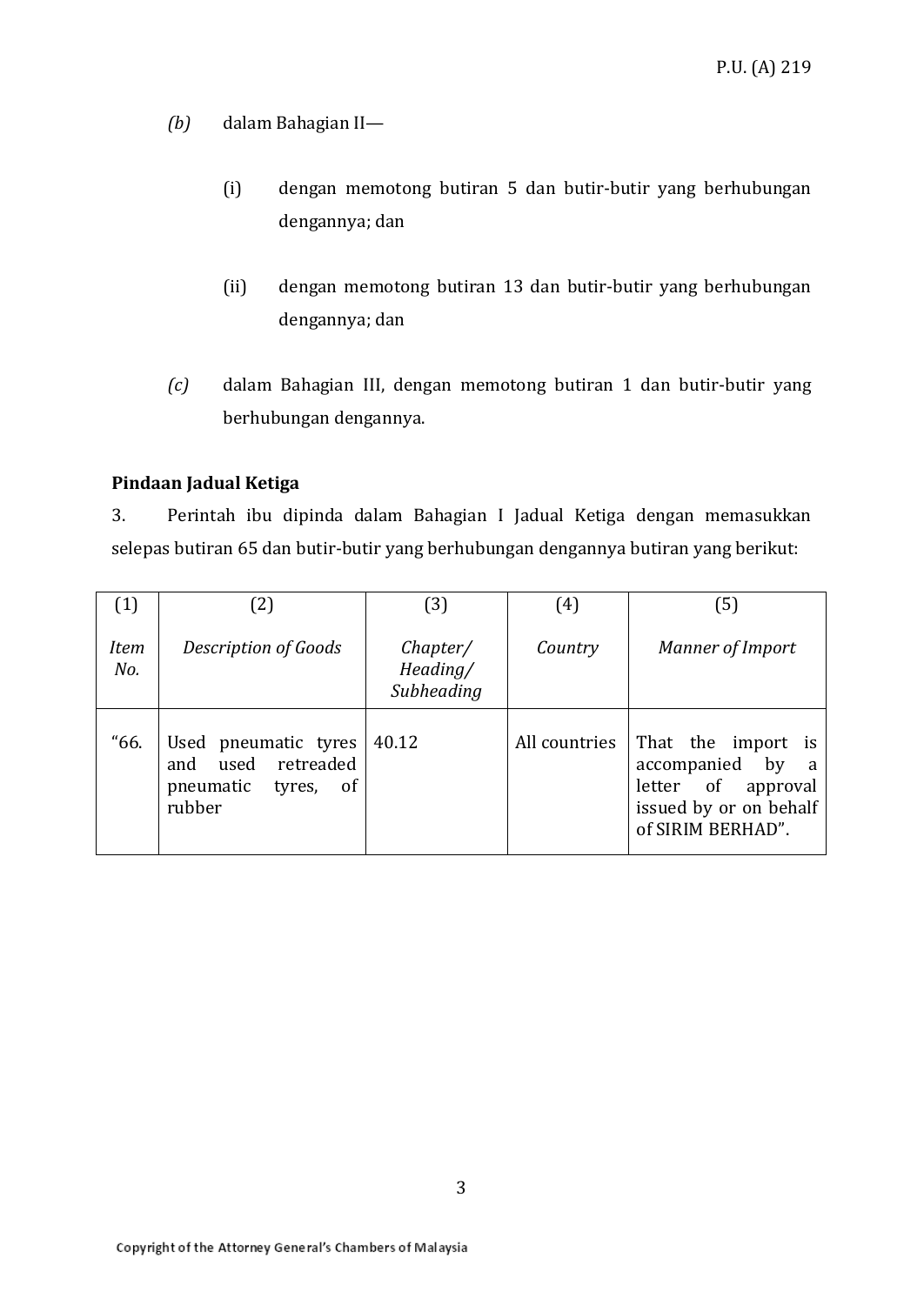### **Pindaan Jadual Keempat**

4. Perintah ibu dipinda dalam Bahagian II Jadual Keempat dengan memasukkan selepas butiran 13 dan butir-butir yang berhubungan dengannya butiran yang berikut:

| (1)                | (2)                                                                                                               | (3)                                | (4)           | (5)                                                                                                                                                                                                                                                                                                                                                                                                                                                                                                                                                                          |
|--------------------|-------------------------------------------------------------------------------------------------------------------|------------------------------------|---------------|------------------------------------------------------------------------------------------------------------------------------------------------------------------------------------------------------------------------------------------------------------------------------------------------------------------------------------------------------------------------------------------------------------------------------------------------------------------------------------------------------------------------------------------------------------------------------|
| <b>Item</b><br>No. | Description of Goods                                                                                              | Chapter/<br>Heading/<br>Subheading | Country       | Manner of Import                                                                                                                                                                                                                                                                                                                                                                                                                                                                                                                                                             |
| "14.               | Motorcyclists'<br>safety<br>helmets<br>(except<br>as<br>worn by motorcyclists<br>or motorcycle pillion<br>riders) | 6506.10 100                        | All countries | (a) That the importers<br>shall comply to the<br>standard<br>as<br>prescribed under the<br>Motor<br>Vehicles<br>(Construction<br>and<br>Use)<br>Rules<br>1959<br>[L.N.<br>170/1959]<br>by<br>the<br>governed<br>Road<br>Transport<br>Department; and<br>That the importation<br>(b)<br>is accompanied by:<br>Mark<br>(i)<br>E<br>and<br>Certificate issued<br>by an Approval<br>Authority<br>under<br>the World Forum<br>for<br>Harmonization of<br>Vehicles<br>Regulation; or<br>(ii) MS<br>Mark<br>and<br>Certificate issued<br><b>SIRIM</b><br>by<br>QAS<br>International |
| 15.                | Wheat or meslin flours<br>(including atta flour)                                                                  | 1101.00 000                        | All countries | That<br>the<br>import<br>is<br>accompanied<br>by<br>a<br>Certificate of Approval<br>issued by or on behalf of<br>SIRIM BERHAD".                                                                                                                                                                                                                                                                                                                                                                                                                                              |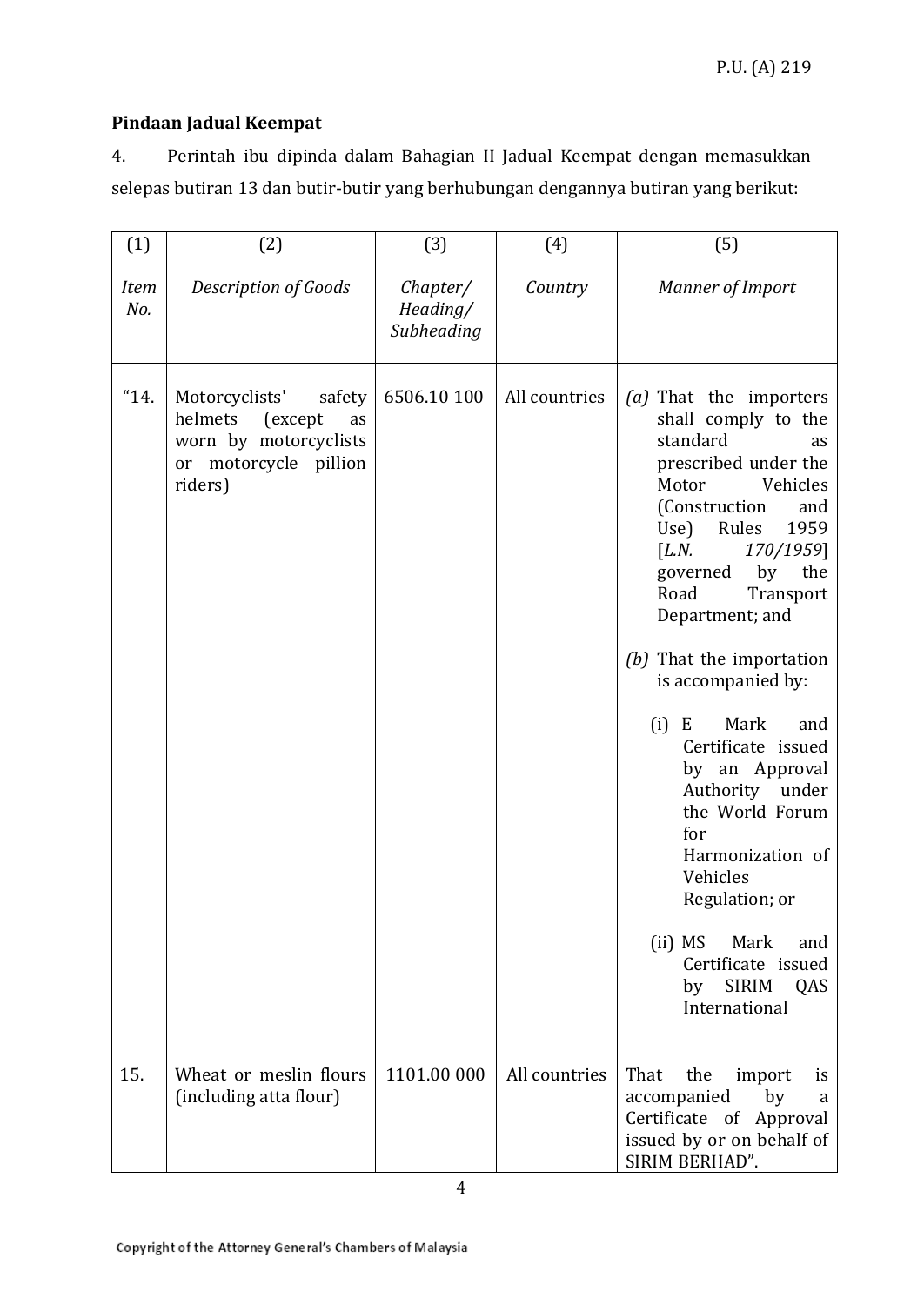Dibuat 14 Julai 2016 [SULIT KE.HT(96)669/15-36/Klt. 18/S.K. 26; Perb. 0.9060/18/JLD.33 (SK.8); PN(PU2)338C/XXV]

> DATUK JOHARI BIN ABDUL GHANI *Menteri Kewangan Kedua*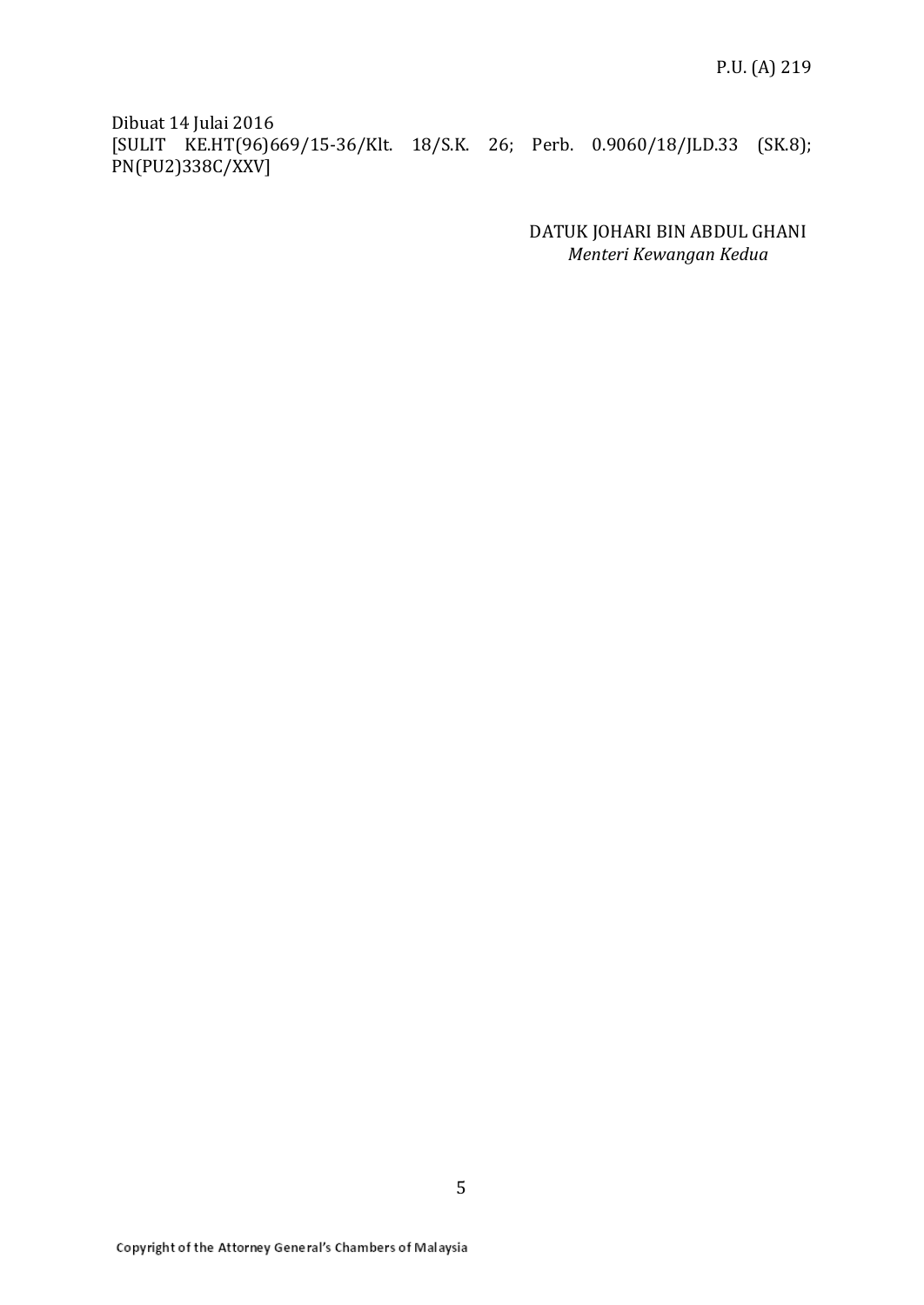#### CUSTOMS ACT 1967

# CUSTOMS (PROHIBITION OF IMPORTS) (AMENDMENT) (NO. 2) ORDER 2016

IN exercise of the powers conferred by subsection 31(1) of the Customs Act 1967 [*Act 235*], the Minister makes the following order:

# **Citation and commencement**

1. (1) This order may be cited as the **Customs (Prohibition of Imports) (Amendment) (No. 2) Order 2016**.

(2) This Order comes into operation on 1 September 2016.

# **Amendment of Second Schedule**

2. The Customs (Prohibition of Imports) Order 2012 [*P.U. (A) 490/2012*], which is referred to as the "principal Order" in this Order, is amended in the Second Schedule—

*(a)* in Part I, in relation to item 1, by substituting for subitem 1(2) in column (2) under the heading "*Description of Goods*" and the particulars relating to it in column (3) under the heading "*Chapter/Heading/Subheading*", the following particulars:

| (1)                | [2]<br>(3)                                                                                                                                                                                                              |                                                                                                                                                                                                                                                                                                                                                                                                                                                                                                   |
|--------------------|-------------------------------------------------------------------------------------------------------------------------------------------------------------------------------------------------------------------------|---------------------------------------------------------------------------------------------------------------------------------------------------------------------------------------------------------------------------------------------------------------------------------------------------------------------------------------------------------------------------------------------------------------------------------------------------------------------------------------------------|
| <b>Item</b><br>No. | Description of Goods                                                                                                                                                                                                    | Chapter/Heading/Subheading                                                                                                                                                                                                                                                                                                                                                                                                                                                                        |
| "1.                | Motor vehicles for<br>(2)<br>the transport of<br>persons less than<br>persons<br>ten<br>(excluding)<br>$g_0$ -<br>karts, ambulances,<br>golf cars and golf<br>buggies, all-terrain<br>vehicles (ATV) and<br>motorhomes) | 8703.10 (excluding 8703.10 100),<br>8703.21 (excluding 8703.21 100, 8703.21 400 and<br>8703.21 500),<br>8703.22 (excluding 8703.22 100 and 8703.22 400),<br>8703.23 (excluding 8703.23 100 and 8703.23 400),<br>8703.24 (excluding 8703.24 100 and 8703.24 400),<br>8703.31 (excluding 8703.31 100 and 8703.31 400),<br>8703.32 (excluding 8703.32 100 and 8703.32 400),<br>8703.33 (excluding 8703.33 100 and 8703.33 400),<br>8703.90 (excluding 8703.90 100, 8703.90 200 and<br>8703.90 300)"; |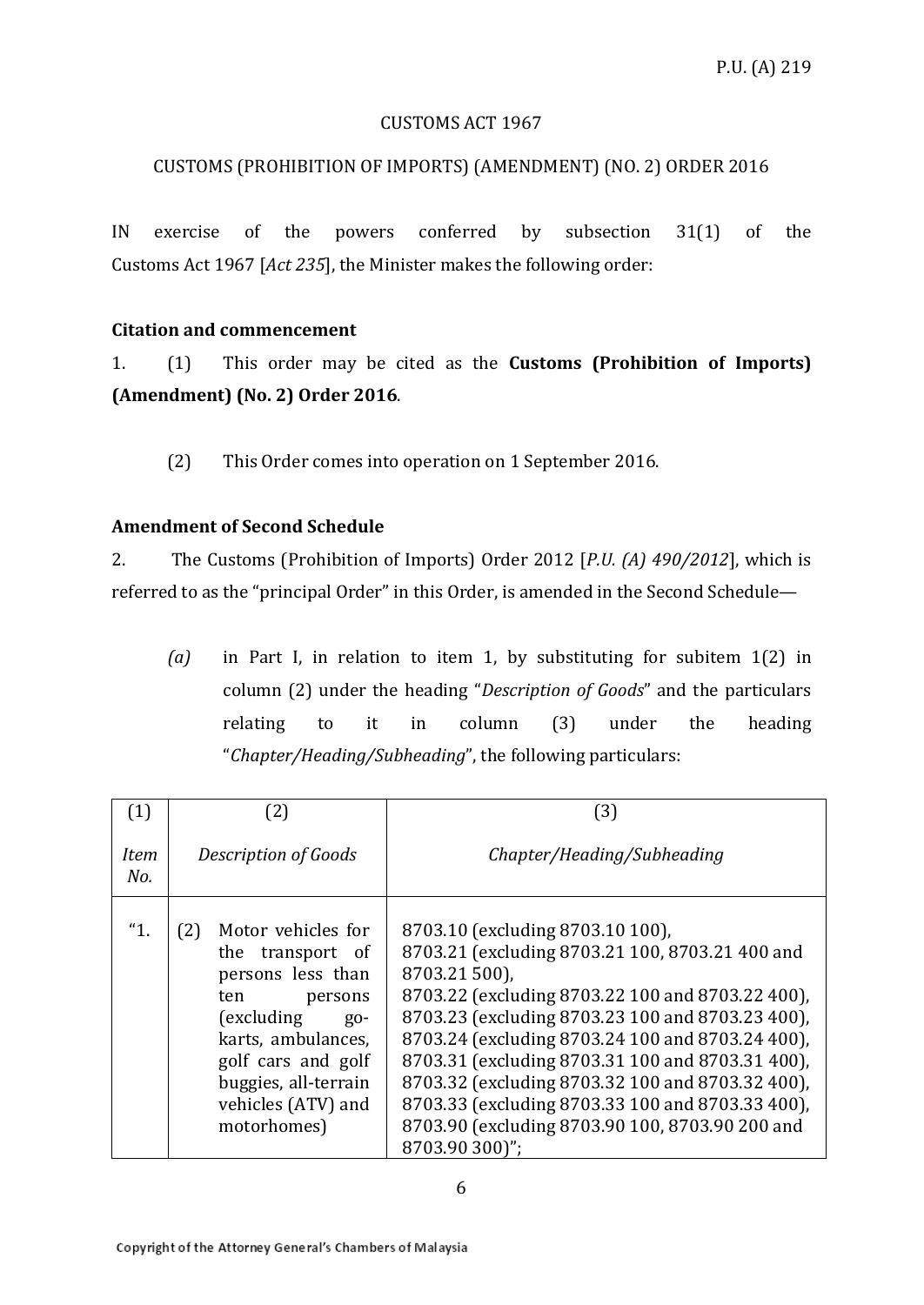*(b)* in Part II—

- (i) by deleting item 5 and the particulars relating to it; and
- (ii) by deleting item 13 and the particulars relating to it; and
- *(c)* in Part III, by deleting item 1 and the particulars relating to it.

## **Amendment of Third Schedule**

3. The principal Order is amended in Part I of the Third Schedule by inserting after item 65 and the particulars relating to it the following item:

| (1)                | (2)                                                                                             | (3)                                | (4)           | (5)                                                                                                         |
|--------------------|-------------------------------------------------------------------------------------------------|------------------------------------|---------------|-------------------------------------------------------------------------------------------------------------|
| <b>Item</b><br>No. | Description of Goods                                                                            | Chapter/<br>Heading/<br>Subheading | Country       | Manner of Import                                                                                            |
| "66.               | Used pneumatic tyres<br>used retreaded<br>and<br>pneumatic<br><sub>of</sub><br>tyres,<br>rubber | 40.12                              | All countries | That the import is<br>accompanied by a<br>letter of approval<br>issued by or on behalf<br>of SIRIM BERHAD". |

## **Amendment of Fourth Schedule**

4. The principal Order is amended in Part II of the Fourth Schedule by inserting after item 13 and the particulars relating to it the following items:

| (1)                | $\left( 2\right)$                                                                                                               | 3)                                 | (4)           | [5]                                                                                              |
|--------------------|---------------------------------------------------------------------------------------------------------------------------------|------------------------------------|---------------|--------------------------------------------------------------------------------------------------|
| <b>Item</b><br>No. | Description of Goods                                                                                                            | Chapter/<br>Heading/<br>Subheading | Country       | Manner of Import                                                                                 |
| "14.               | Motorcyclists'<br>safety<br>helmets<br>(except)<br><b>as</b><br>worn by motorcyclists<br>motorcycle<br>pillion<br><sub>or</sub> | 6506.10 100                        | All countries | That the importers<br>(a)<br>shall comply to the<br>standard<br><b>as</b><br>prescribed<br>under |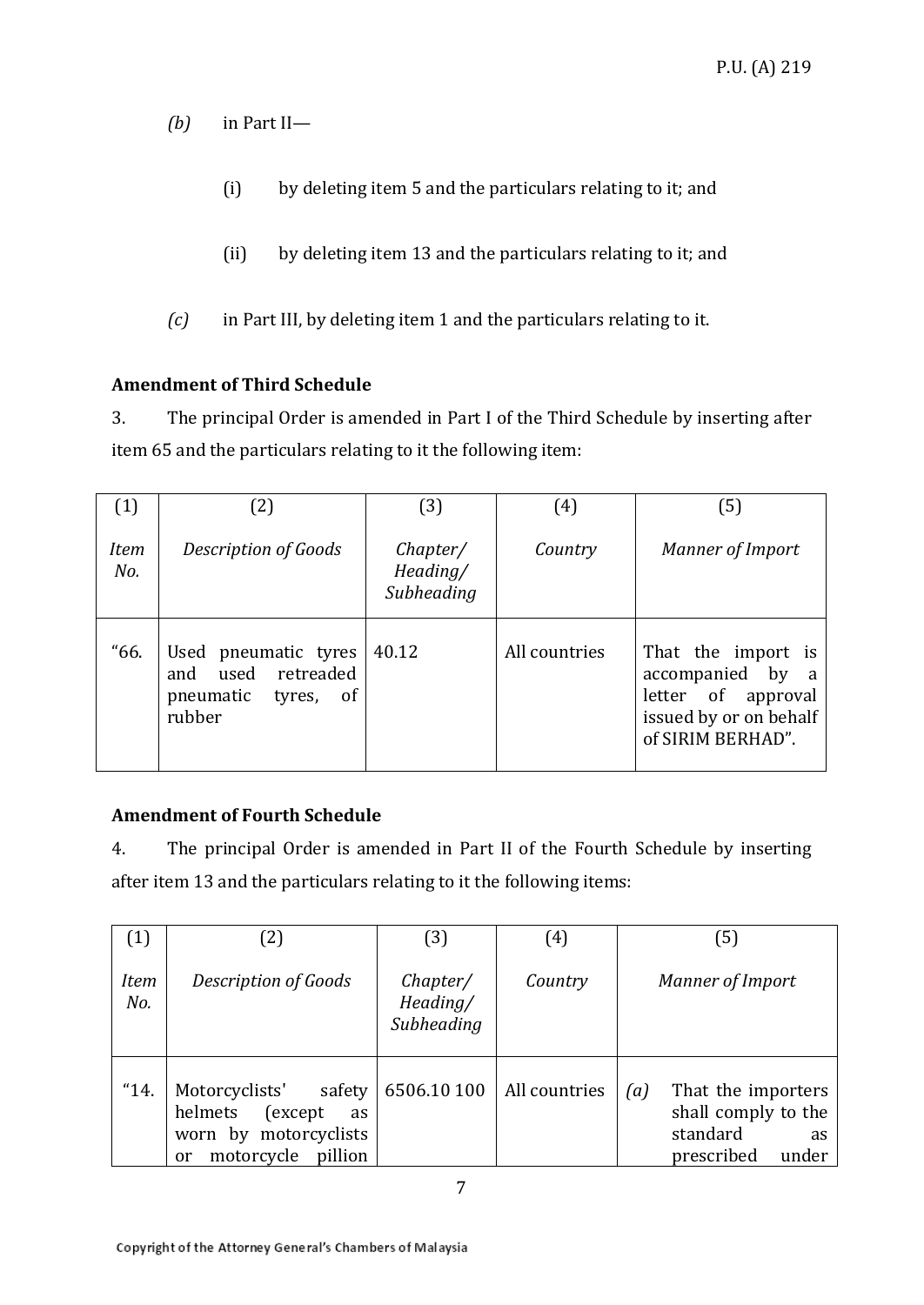#### P.U. (A) 219

| (1)                | (2)                                              | (3)                                | (4)           | (5)                                                                                                                                                                                                  |
|--------------------|--------------------------------------------------|------------------------------------|---------------|------------------------------------------------------------------------------------------------------------------------------------------------------------------------------------------------------|
| <b>Item</b><br>No. | <b>Description of Goods</b>                      | Chapter/<br>Heading/<br>Subheading | Country       | Manner of Import                                                                                                                                                                                     |
|                    | riders)                                          |                                    |               | the Motor Vehicles<br>(Construction<br>and<br>Use) Rules<br>1959<br>[L.N.<br>170/1959]<br>governed by the<br>Road<br>Transport<br>Department; and                                                    |
|                    |                                                  |                                    |               | That<br>(b)<br>the<br>importation<br>is<br>accompanied by:                                                                                                                                           |
|                    |                                                  |                                    |               | (i)<br>Mark<br>E<br>and<br>Certificate<br>issued by<br>an<br>Approval<br>Authority<br>under<br>the<br>World<br>Forum<br>for<br>Harmonization<br>Vehicles<br>of<br>Regulation; or<br>(ii) MS Mark and |
|                    |                                                  |                                    |               | Certificate<br>issued<br>by<br><b>SIRIM</b><br>QAS<br>International                                                                                                                                  |
| 15.                | Wheat or meslin flours<br>(including atta flour) | 1101.00 000                        | All countries | That<br>the<br>import<br>is<br>accompanied<br>by<br>a<br>Certificate of Approval<br>issued by or on behalf of<br>SIRIM BERHAD".                                                                      |